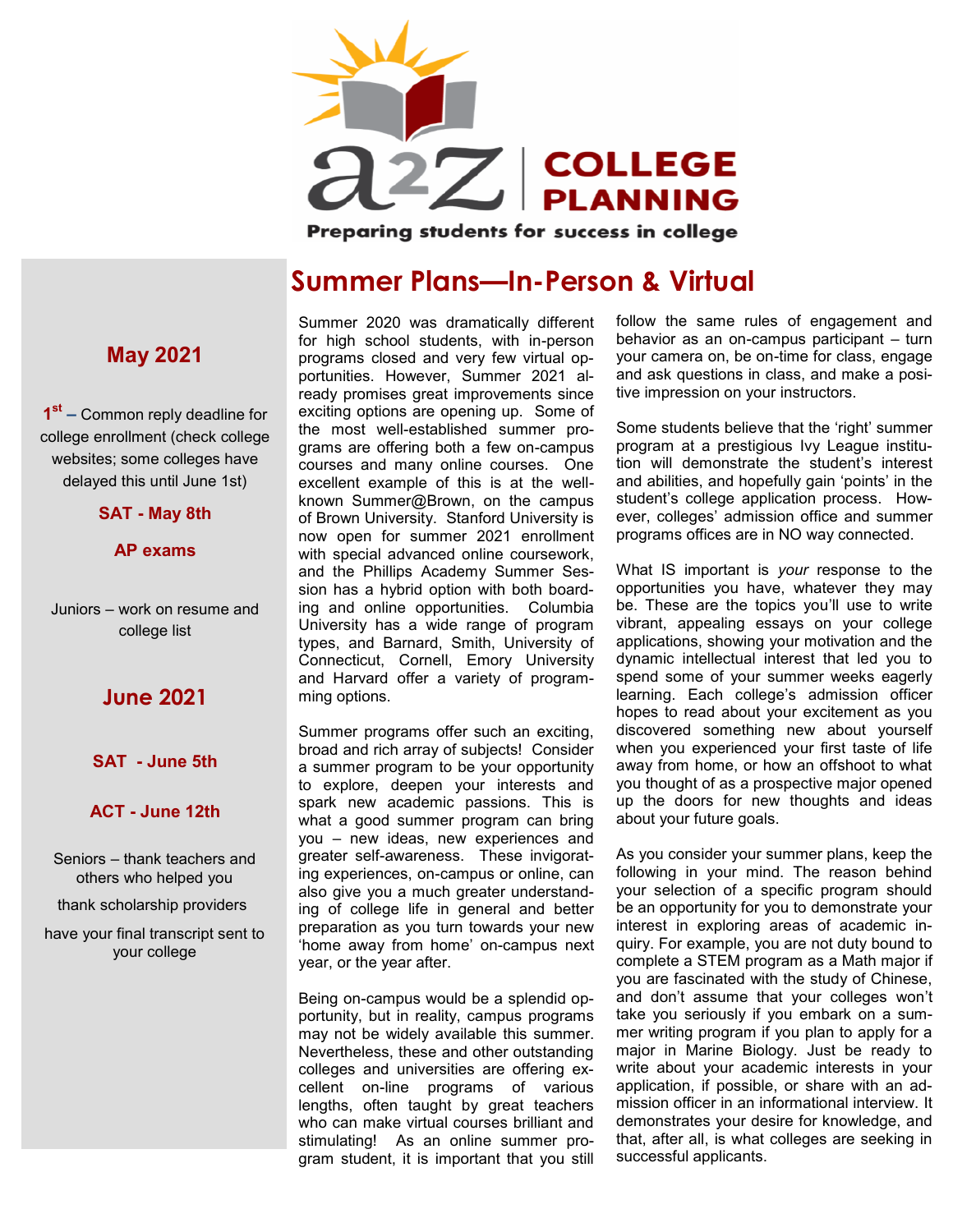### A2Z College Planning

# **Visual Arts Majors**

- Animator
- Art consultant
- Art critic
- **Art editor**
- Art gallery director
- Art preservationist
- Art therapist
- **Cartoonist**
- **Cinematographer**
- Courtroom sketch artist
- **Curator**
- Exhibit designer
- Fashion designer
- Furniture designer
- Graphic designer
- Jewelry designer
- **Illustrator**
- Interior decorator
- Landscape designer
- Museum director
- **Painter**
- Product designer
- **Teacher**



# **Majoring in the Visual Arts Career Paths for**

Art has the ability to connect people across cultures, to communicate messages, to inspire change and open minds. Artists are the marker of a healthy society, and if you are passionate about and talented at creating art, a major in the visual arts may be right for you.

Visual arts majors learn traditional forms of art production in media such as painting, drawing, digital imaging, sculpting and photography. Students begin by taking lower-level courses in the fundamentals of these media, gaining practical skills in producing their own art. As the major continues, they develop their own individualized styles with an understanding of historical traditions. Many major programs require students to study art history as part of their coursework, and students will often analyze the works and achievements of individual artists.

Throughout the process, students grow as creators, but they also gain many other skills. One is communication, as students will need to justify and present their artistic choices. They will develop an eye for art, engaging in critical evaluation of peers' works and the works of renowned artists. In taking and applying criticism, they will be better prepared to process judgement in their personal and professional lives.

Many art majors become artists in their own right. They paint, draw, sculpt, or photograph independently, selling their works to collectors, patrons, galleries, and museums. Often, artists may be found doing caricatures at amusement parks, being hired to photograph weddings or graduation ceremonies, painting portraits for families, opening their own galleries to sell works, or doing commissioned work.

Other artists may choose to work for a single company. They may become cartoonists, animators, illustrators, or other types of artists in a variety of fields. For example, a graduate may find work at a film production company in designing or animating characters for a movie. Another

may design sets for either film or theatre productions. Other artists work with police departments to create drawings of suspects from witness descriptions. Graduates may become political cartoonists for a newspaper, or work at an ad agency designing materials for a variety of clients or within a single company designing ads. Majors could even use their skills in producing materials for nonprofits or political campaigns.

Some students may choose to focus less on their own art production and more on skills gained in analyzing and critiquing art. Some may become art critics, museum curators selecting art pieces to display at a museum, or journalists with an art beat. Others may choose to work as talent agents or art preservationists. Art preservationists work to preserve older and more delicate works of art; this requires an understanding of science as well as art. Typically they work for museums. Some art majors may pursue art history and become historians or curators specializing in older styles of art.

Students with an interest in therapy may receive further degrees and become art therapists. Art therapists work with patients to help them improve cognitive abilities, relieve stress, rehabilitate from an injury or traumatic experience, or communicate in ways that they may not be able to verbally. Art therapists work with a variety of ages and demographics, but some examples of clients are veterans with PTSD, patients at hospitals, patients at psychiatric and rehabilitation centers, and seniors.

Other art majors become teachers. Typically, art studios conduct classes with both serious and non-serious students. However, graduates could also work with greater talent levels as a fine arts teacher at high schools and universities. This job type would require an interest in education and working with people, and may require more advanced degrees.

Prepared especially for our clients and their families. The information included in this newsletter is general and does not constitute educational, financial, accounting, legal, or other professional advice. Although it is intended to be accurate, neither the publisher nor any other party assumes liability for loss or damage due to reliance on the material contained herein. Copyright © 2021 by The College Advisor, Inc. All rights reserved.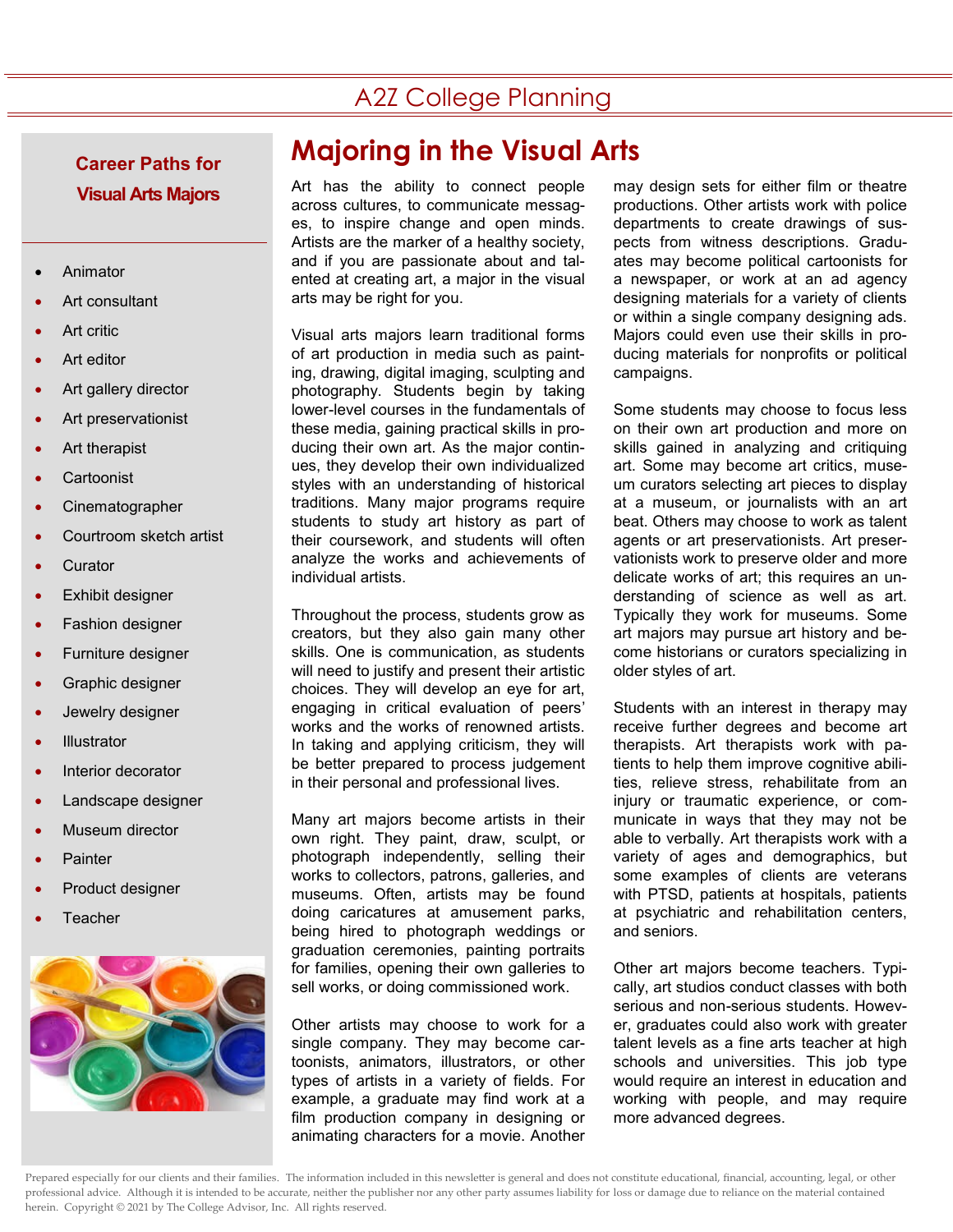#### A2Z College Planning

## **Financial Matters: Financial/Legal Issues for New College Students**



There are a few legal and financial issues that should be addressed before your son or daughter goes off to college. If your child has turned or will turn 18 during the next year, she is legally an adult, and you, her parent, lose the legal authority to make decisions on her behalf. That means that you have no legal right to see her grades, to manage her finances (although you remain responsible for paying her college tuition), or to make medical decisions or speak with her doctor. So, before she goes off to college, consider asking her to sign some documents that will keep you informed.

• **FERPA release:** with your child's permission, you can speak with the college about her performance. Colleges often have their own FERPA release forms, so ask your student's college for a copy.

• **HIPAA Authorization:** allows you to access your child's health records and speak to her doctors about medical issues.

• **Advance Care Directive for Health Care:** allows you to act on your adult child's behalf in the event that she is incapacitated and unable to make decisions for herself.

• **Durable Power of Attorney:** allows you to act on your adult child's behalf regarding legal or financial matters.

You can get the previous three forms from your family lawyer. Each of these forms can be revoked at any time, but having them in place while your child is away at college may provide the whole family with extra peace of mind.

This is also a good time to address money management issues.

• **Set up a bank account** that will allow you to easily transfer money to her account. An online bank account may be the most useful, especially if the bank has special student accounts available that will give parents access to bank information. Find out which banks have ATMs close to campus—

college kids usually don't write many checks. Be sure to check on fees for using an ATM that's not part of your bank's network.

• **Make plans to protect student property.** College kids tend to have a lot of valuable electronics and computer equipment. Renter's insurance can protect your investment if these items were to disappear. Your homeowner's policy might also cover dorm room possessions—check with your agent.

• **Health insurance:** check out options provided by the college and compare these policies with your existing family medical coverage.

• **Car insurance:** check with your agent. If your child will not have a car at college, you may be eligible for a discount on your auto rate.

• **Discuss credit card dangers:** college students are besieged with credit card offers—discuss how the misuse of credit cards can affect their ability to get credit in the future. Look into debit card options or provide your offspring with a card in your name that can be monitored.

### **Brainstorming Your College Essay**

Summer is a great time to ponder deep thoughts, and as the school year winds down, rising seniors should be pondering their college essays.

The essay is a student's best opportunity to set themselves apart in the college application. Their grades through junior year are set and while they may be able to improve their test scores in the fall, it's the essay where they can truly put the spotlight on their personality.

Remember, there are more than 35,000 other student government presidents, nearly 35,000 other school newspaper editors and thousands more members of the National Honor Society. The essay can be the ticket out of "Sameville." No question, summer is the best time to start thinking about and drafting your essays.

*Where to start?* Brainstorming a compelling topic is much more challenging than just sitting down and writing an essay; in fact, it is a much more rewarding process. It is tough work because it requires self-analysis and a willingness to dig deep to provide the college admission reader with thoughtful, introspective writing.

*How do you brainstorm?* First, find a quiet place where you can think and write, away from distractions. To start, free-write some thoughts on different or defining moments you've had. Have you worked with someone who has had an impact on your life? This could be an extracurricular, academic, or athletic activity. What are the descriptors or the "defining characteristics that you or someone who knows you really well would use to describe you?

Are you passionate about something? Do you have any quirky hobbies? Did you choose to become vegan? How have you changed in the last few years? Which experiences have been the most meaningful? And especially, how have you grown and changed during this pandemic year? Ask yourself, "What do I want colleges to know about me?" This is a great time to think about what is important to you and how you have matured over the last several years.

Once you have written some thoughts, take a look at the essay prompts for the Common App and the Coalition Application. These are intentionally vague, providing you with opportunities to use your brainstormed topics to fit one or more of the prompts.